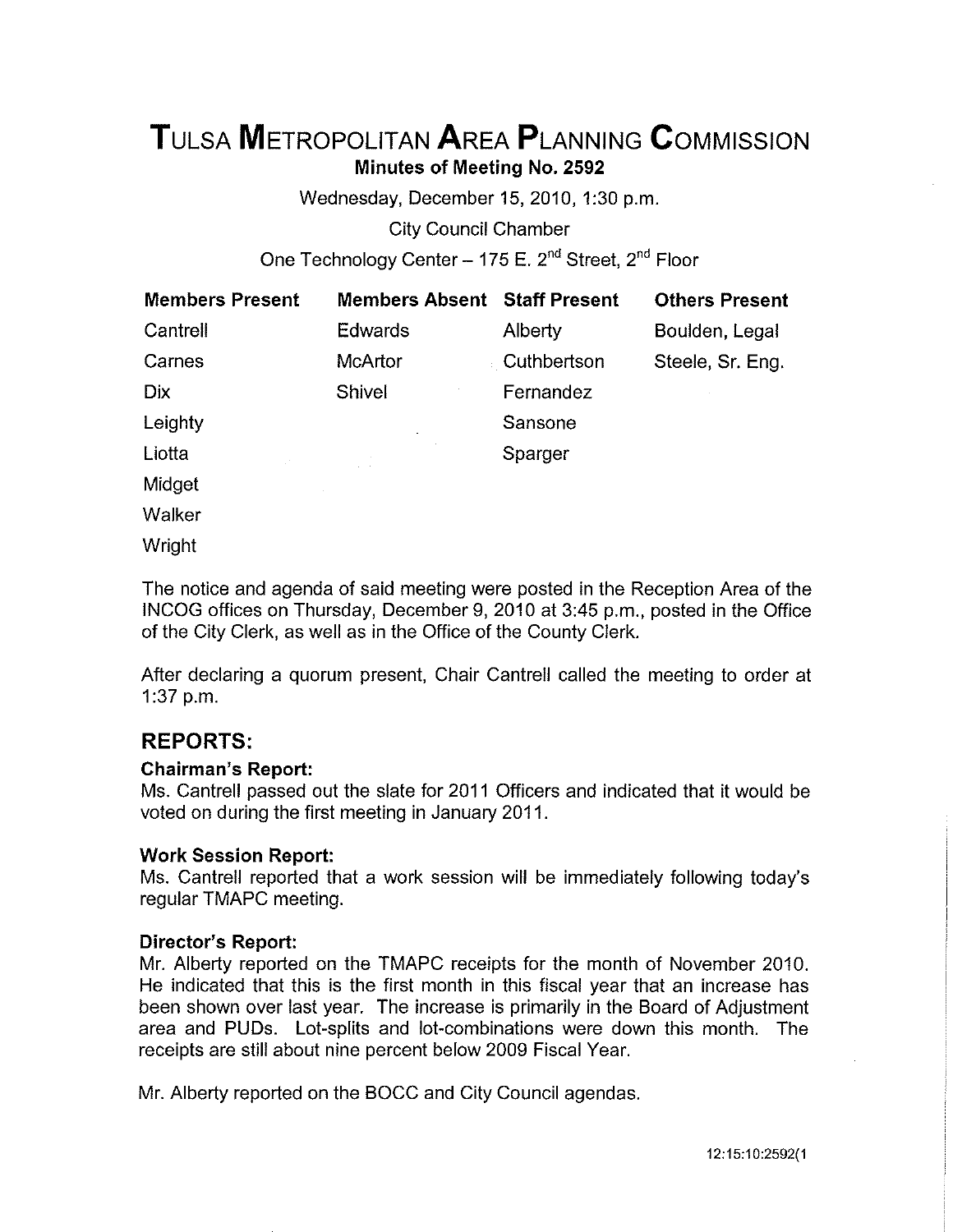#### **Minutes:**

#### **Approval of the minutes of November 17, 2010 Meeting No. 2590**

On **MOTION of LEIGHTY,** the TMAPC voted 8-0-0 (Cantrell, Carnes, Dix, Leighty, Liotta, Midget, Walker, Wright "aye"; no "nays"; none "abstaining"; Edwards, McArtor, Shive! "absent") to **APPROVE** the minutes of the meeting of November 17, 2010, Meeting No. 2590.

#### \* \* \* \* \* \* \* \* \* \* \* \*

## **CONSENT AGENDA**

**All matters under "Consent" are considered by the Planning Commission to be routine and will be enacted by one motion. Any Planning Commission member may, however, remove an item by request.** 

**1. LS-20408-** Sisemore Weisz & Associates (8320) Lot-Split (CD-2)

North of the northeast corner of South Delaware Avenue and Riverside Parkway

2. **LS-20409-** White Surveying (9419) Lot-Split (Related to (CD-5) LC-292)

East of the southeast corner of South Mingo Road and East 31<sup>st</sup> Street South

3. **LC-292-** White Surveying (9419) Lot-Combo (Related to (CD-5) LS-20409)

East of the southeast corner of South Mingo Road and East 31<sup>st</sup> Street **South** 

4. **LS-20410-** Sack & Associates (8211) Lot-Split (Related to (CD-2) LC-293)

South of the southeast corner of West 71<sup>st</sup> Street South and South Olympia Avenue

5. **LC-293-** Sack & Associates (8211) Lot-Combo (Related (CD-2) to LS-20410)

South of the southeast corner of West 71<sup>st</sup> Street South and South Olympia Avenue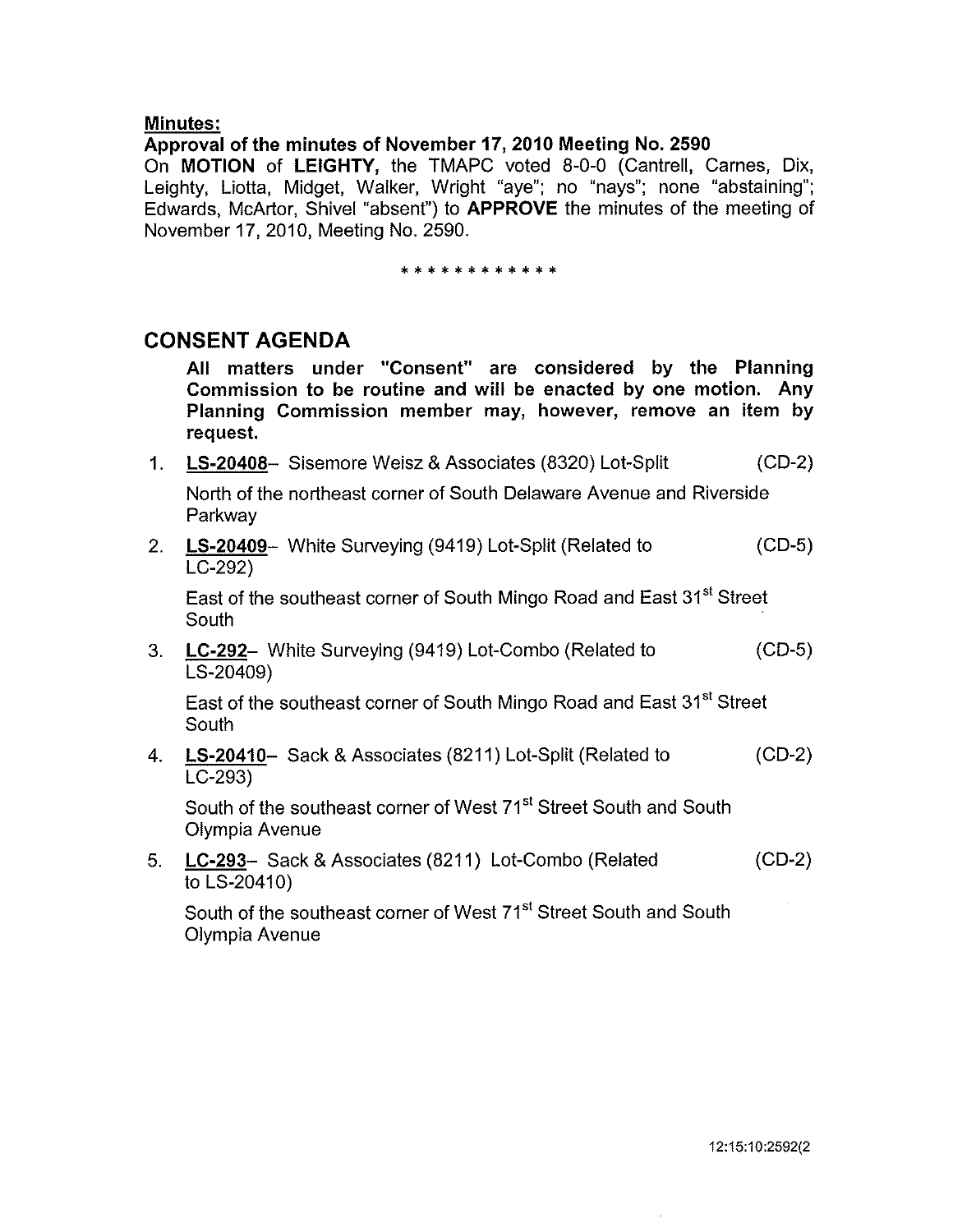Consent Agenda (cont'd)

#### 8. **Z-7008-SP-1g- Sack & Associates/Mark Capron/Tulsa Hills co**

Southeast corner of the southeast corner of West 71<sup>st</sup> Street and Olympia Avenue (Corridor Minor Amendment) (CD-2)

#### **STAFF RECOMMENDATION:**

The applicant is requesting a minor amendment to permit a lot-split and lotcombination requiring a reallocation of existing floor area. With the split and combination is the creation of a new "out-parcel". There is no request to increase the permitted floor area on any of the lots.

Specifically, the applicant is proposing to split 3,162 square feet (SF) from Lot 5, Block 2 and 38,583 SF from Lot 6, Block 2 and combine the parcels to create new Tract 6A as seen on Exhibit A. Ten thousand square feet (10,000 SF) of existing floor area will be allocated from Lot 6 to new Tract 6A with no change in permitted floor area for the overall development area or increase in floor-to-area ratio (FAR). There is no impact expected to adjacent properties as the newly created lot will be adjacent to Olympia Avenue. Floor area is being allocated as follows:

|                    | Lot Area   | Existing<br><b>Allocation</b> | FAR |
|--------------------|------------|-------------------------------|-----|
|                    | 51,513 SF  | 9,500 SF                      |     |
|                    | 508,290 SF | 110,000 SF                    |     |
| fotal <sup>-</sup> | 559,803 SF | 119,500 SF                    |     |

|          | Lot Area   | <b>New Allocation</b> | FAR |
|----------|------------|-----------------------|-----|
|          | 48,351 SF  | 9.500 SE              |     |
|          | 469,707 SF | 100,000 SF            |     |
| Tract 6A | 41.745 SF  | 10,000 SF             |     |
| Гоtаl:   | 559,803 SF | 119,500 SF            |     |

All three lots will remain under the .25 FAR approved for the development area. Staff contends the minor amendment does not represent a significant departure from the approved Corridor Site Plan and recommends **APPROVAL** of minor amendment Z-7008-SP-1q.

Note: Approval of a minor amendment does not constitute detail site, sign, or landscape plan approval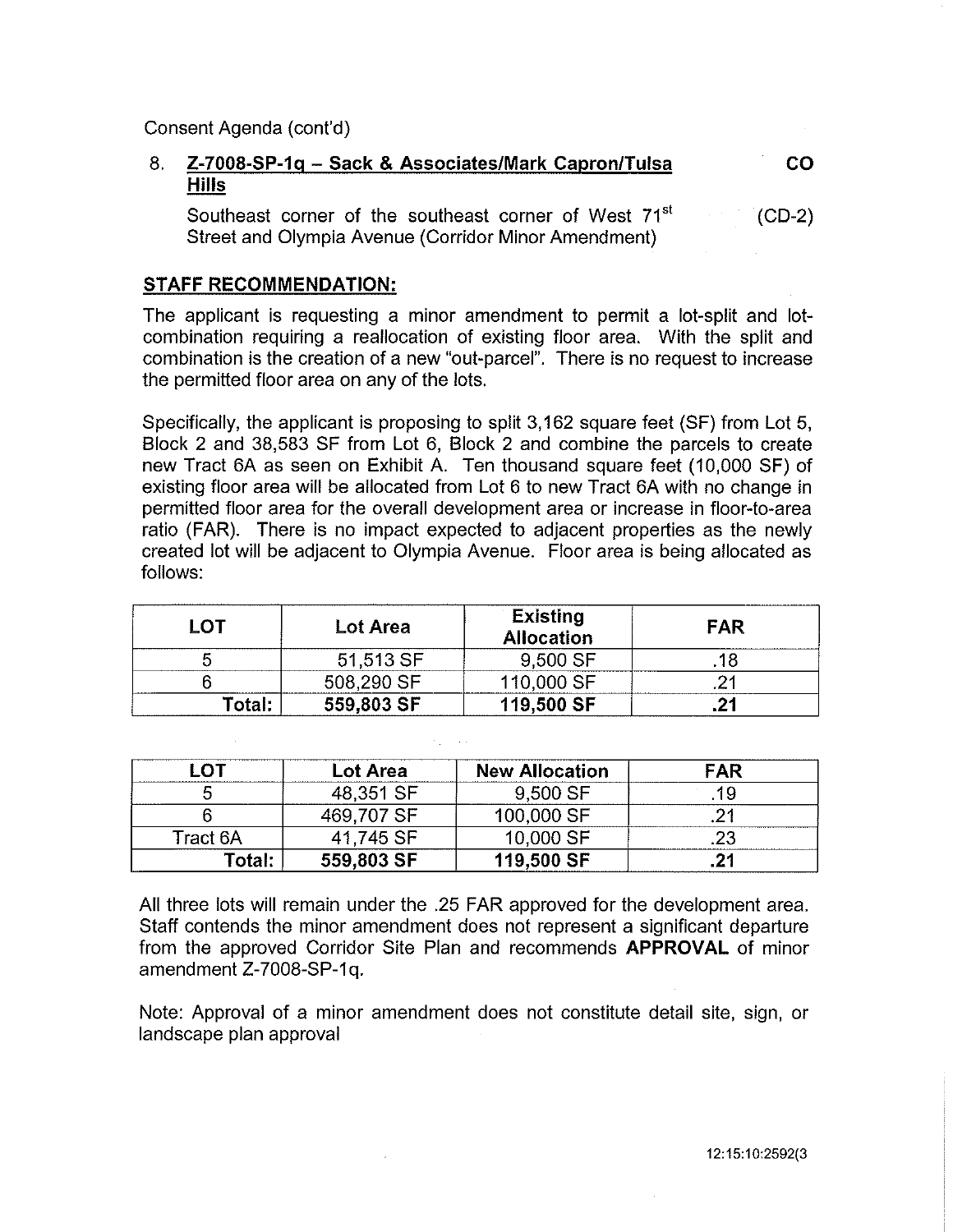Consent Agenda (cont'd)

#### 9. **PUD-636 Russell McDaris/Case Development Serivces CO/PUD**

North of the northeast corner of West 81st Street South and South Union Avenue (Detail Site Plan for a gated entry to an apartment complex as required by PUD-636.)  $(CD-2)$ 

#### **STAFF RECOMMENDATION:**

The applicant is requesting approval of a detail site plan for a gated entry to an apartment complex as required by PUD-636.

The gated entry meets all applicable setback and height requirements for fences/walls/gates and has received approval of the City of Tulsa Fire Marshal and Traffic Engineer as required by PUD-636.

Staff recommends **APPROVAL** of the detail site plan for the gated entry for PUD-636/Tuscany Hills at Nickel Creek.

(Note: Detail site plan approval does not constitute landscape and sign plan approval.)

#### 10. **AC-102- HRAOK/Dwayne Wilkerson/QuikTrip**

1014 South Sheridan Road (Landscape Alternative Compliance) (CD-4)

### **STAFF RECOMMENDATION:**

The applicant is requesting approval of an alternative compliance landscape plan for construction of a new QuikTrip® (QT) store. The proposed plan does not meet the technical requirements of Chapter 10 since parking spaces in front of the store are not within 50' of a landscaped area.

Referring to attached sheet L100, the parking spaces which are not within 50' of a required landscaped area are typical of most QT Stores, given the long, rectangular shape of the building in relationship to the square nature of their lots. To compensate, the applicant is proposing a 13.5-foot to approximately 28-foot wide green belt surrounding the perimeter of the site with five extra trees planted in the street yards. Planting beds are proposed for the south, southeast and northeast corners of the site. The landscape beds will be excessively planted with Crimson Pygmy Barberry and Needle Point Holly miniature evergreen trees.

While the proposed plan does not meet the technical requirements of Chapter 10 staff feels the plan is a vast improvement over existing conditions. Additionally, by providing the extensive green-belt area surrounding the site with extra trees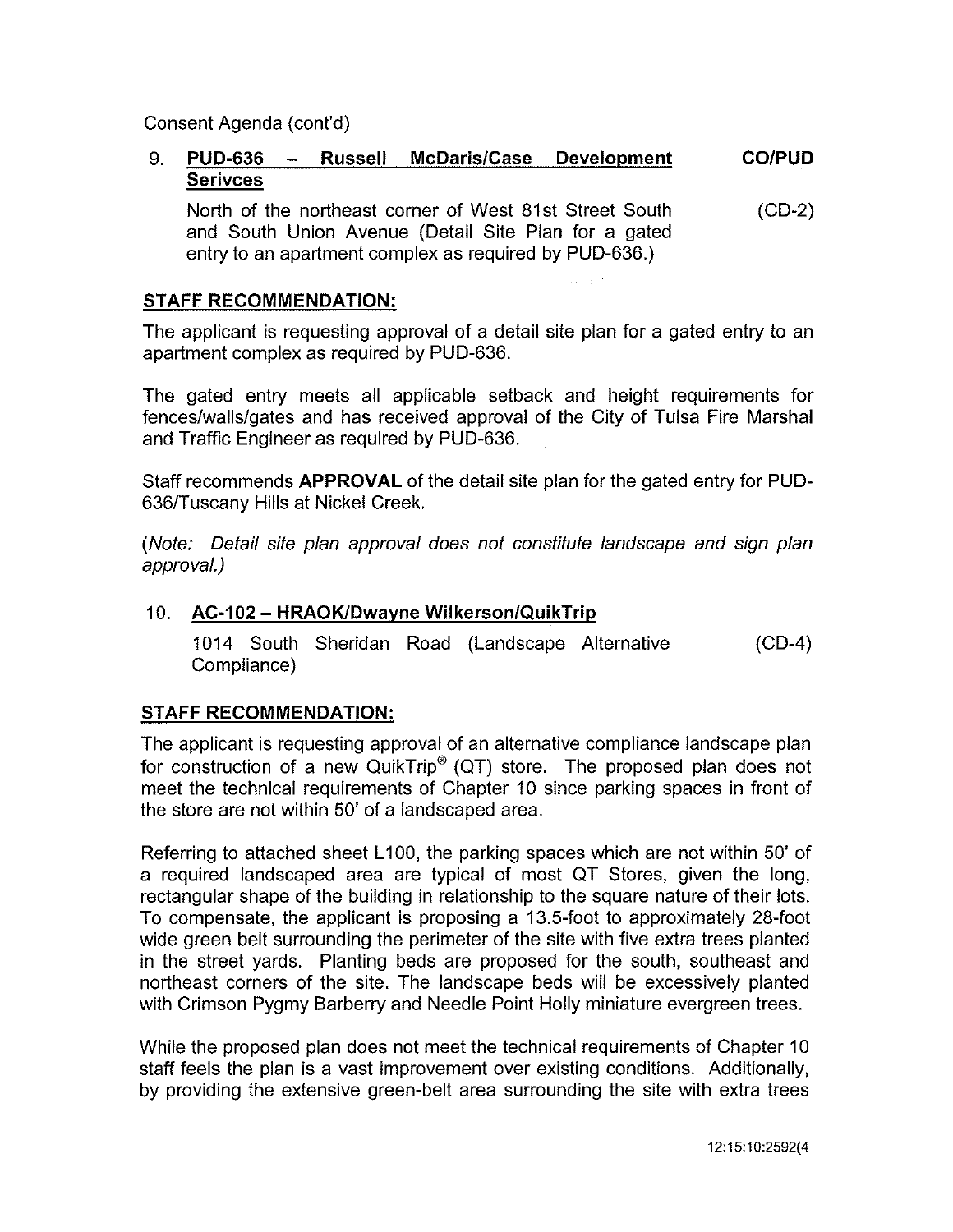and planting beds, the proposed plan exceeds the technical requirements of Chapter 10. Therefore, staff recommends **APPROVAL** of alternative compliance landscape plan AC-102.

**The Planning Commission considered the consent agenda.** 

**There were no interested parties wishing to speak.** 

#### **TMAPC Action; 8 members present:**

On **MOTION of LEIGHTY,** TMAPC voted **8-0-0** (Cantrell, Carnes, Dix, Leighty, Liotta, Midget, Walker, Wright "aye"; no "nays"; none "abstaining"; Edwards, McArtor, Shivel "absent") to **APPROVE** the consent agenda Items 1 through 5 and 8 through 10 per staff recommendation.  $\frac{1}{2}$  ,  $\frac{1}{2}$  ,  $\frac{1}{2}$  ,  $\frac{1}{2}$  ,  $\frac{1}{2}$  ,  $\frac{1}{2}$ 

# \* \* \* \* \* \* \* \* \* \* \* \*

#### **CONSIDERATION OF ITEMS REMOVED FROM THE CONSENT AGENDA**

#### 6. **PUD-513-C-1 – John Sanford/Wingate Hotel**

2854 East 51<sup>st</sup> Street South (Minor Amendment) (related to Item 7.) (CD-9)

#### **STAFF RECOMMENDATION:**

The applicant is requesting a minor amendment to allow unoccupied architectural features up to 65 feet in height. Maximum building height permitted in PUD-513- C is 50 feet. There is no residentially used property adjacent to this PUD.

The actual building height of the hotel is 50 feet with the three unoccupied architectural features reaching a height of 59 feet above grade. The request to allow the features to reach 65 feet gives some flexibility considering the grading work that will be done on the site.

Section 208 of the Zoning Code permits unoccupied features to reach heights up to 20 feet above the height of the building. This includes chimneys, elevators, equipment penthouses, monitors, cooling towers and ventilators. Other building elements such as belfries, clock towers, cupolas, domes, flag poles and spires are allowed up to 150% of the building's height. These unoccupied features will be approximately nine feet over the height of the building and 18% over the building height.

Staff contends allowing the increase in the height of the architectural features will not substantially alter the development plan, the approved PUD standards, or the character of the development. Therefore staff recommends **APPROVAL** of minor amendment PUD-513-C-1 conditioned upon the installation of pedestrian crosswalk(s) connecting the 51<sup>st</sup> Street sidewalk to the front of the building.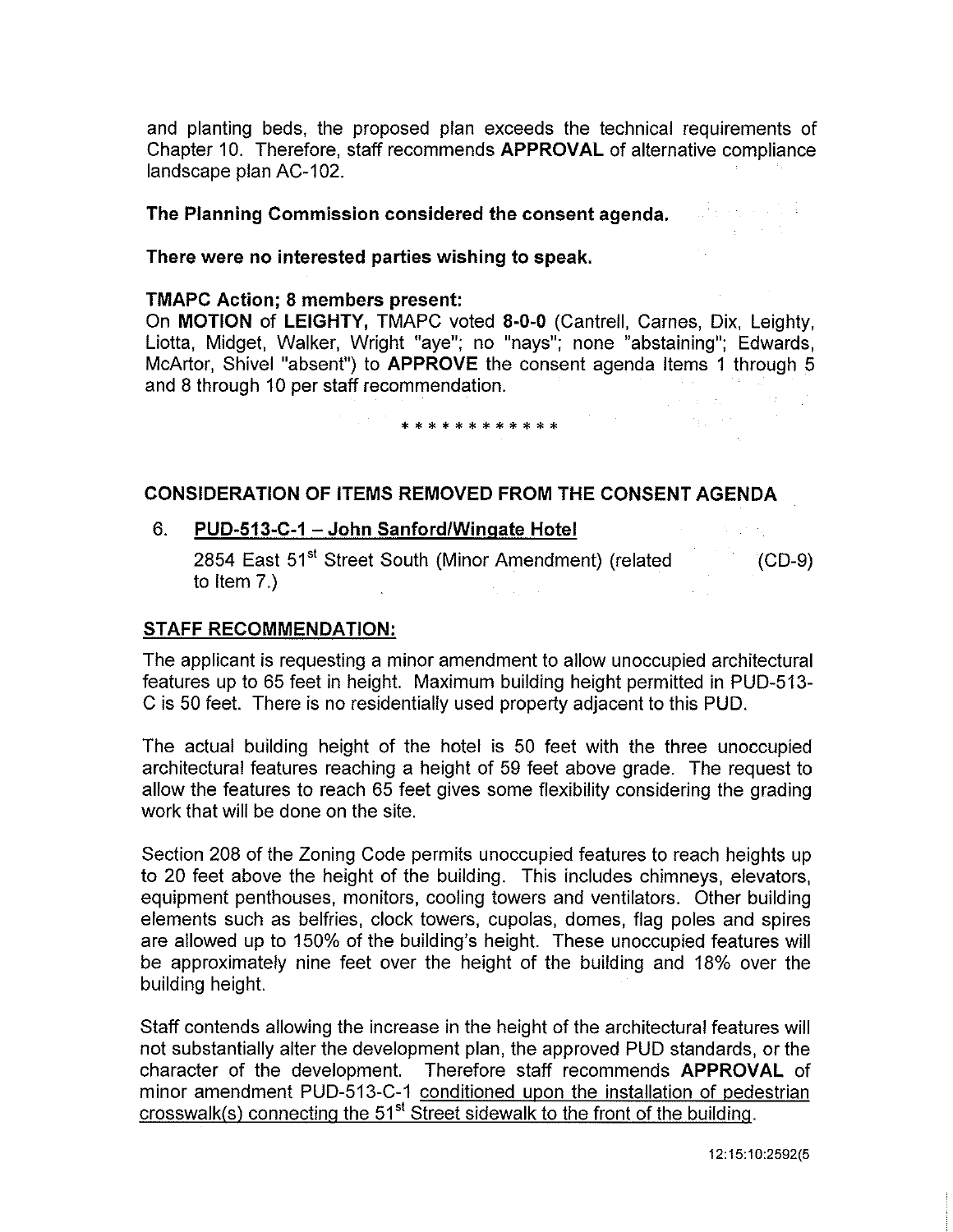Note: Approval of a minor amendment does not constitute detail site, landscape or sign plan approval.

#### **TMAPC COMMENTS:**

In response to Mr. Leighty, Mr. Sansone stated that the applicant would like the extra height request in case it is needed.

In response to Mr. Leighty, Mr. Sansone stated that any PUD that was approved prior to the adoption of the new comprehensive plan will not be required to be retroactive to the new plan.

Mr. Leighty expressed concerns about there not being an access from the hotel to the sidewalk on 51<sup>st</sup> Street, except to walk through the parking lot and across a landscaped median. Mr. Leighty suggested that there be a striped walkway or crosswalk. In response, Mr. Sansone stated that Ms. Cantrell approached him about this issue prior to the meeting and he has discussed it with the applicant who is in agreement to put some striping down at one or two intervals on the 51<sup>st</sup> Street frontage connecting the parking spaces. There is only one row of parking between the front of the building and the street, which is close to the Town Center designation of the new plan. Mr. Sansone reminded the Planning Commission that the PUD doesn't require the striped area and it would have to be on a volunteer basis. The applicant has indicated that the owner is in agreement to do the striping. Mr. Sansone stated that he doesn't believe the Planning Commission can make this a requirement without amending the PUD. Ms. Cantrell stated that this is a minor amendment in addition to the detail site plan and they could condition the minor amendment.

#### **Applicant's Comments:**

**John Sanford, no address given, stated that there are other buildings along 51<sup>st</sup>** Street that are higher than the requested height. The PUD does allow for other features to be above the 50 feet. He doesn't believe it is unreasonable to request the additional height. If the subject property weren't in a PUD, the additional height would be approved.

#### **TMAPC COMMENTS:**

Ms. Cantrell asked Mr. Sanford if he would be in agreement with the striping. In response, Mr. Sanford stated that he has discussed this with the owner and they are in agreement with the striping of a crosswalk.

#### **TMAPC Action; 8 members present:**

On **MOTION of CARNES,** TMAPC voted **7-1-0** (Cantrell, Carnes, Dix, Leighty, Liotta, Midget, Walker "aye"; Wright "nay"; none "abstaining"; Edwards, McArtor, Shivel "absent") to **APPROVE** the minor amendment for PUD-513-C-1 per staff recommendation, subject to crosswalks being striped. (Language underlined has been added and language with a strike-through has been deleted.)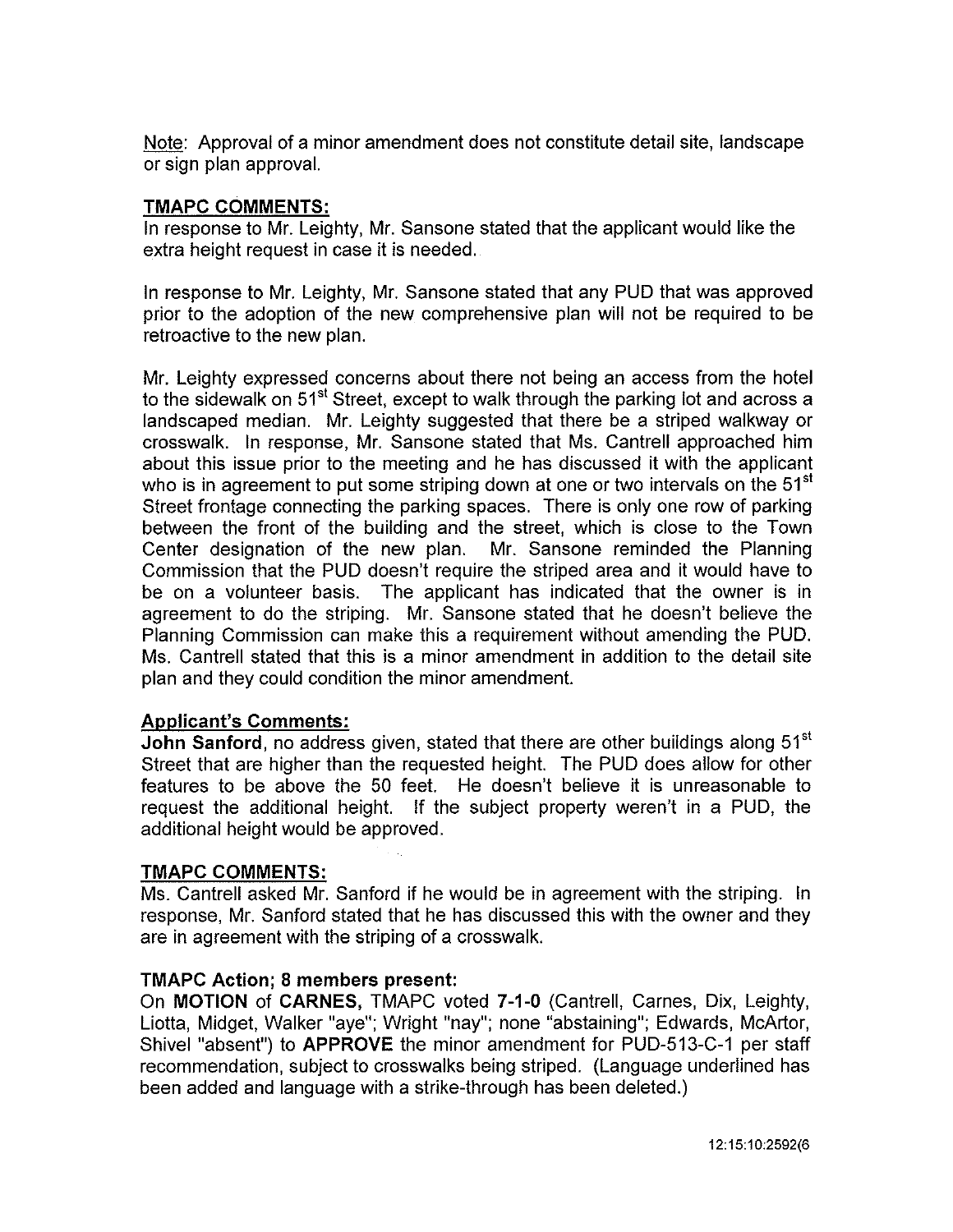### **Related to Item 6:**

#### 7. **PUD-513-C- John Sanford/Wingate Hotel**

2854 East 51<sup>st</sup> Street South (Detail Site Plan) (related to Item 6.) (CD-9)

#### **STAFF RECOMMENDATION:**

The applicant is requesting approval of a detail site plan for a 45,190 square foot (SF), four-story hotel. The proposed uses, hotel and motel within Use Unit  $19 -$ Hotel, Motel and Recreation Facilities, are a permitted use in PUD-513-C. Associated with this detail site plan review is minor amendment PUD-513-C-1, also appearing on the December 15<sup>th</sup> agenda of the TMAPC.

The submitted site plan meets all applicable building floor area, open space, building height and setback limitations. Access to the site will be provided from 51<sup>st</sup> Street. Parking is provided per the applicable Use Unit of the Zoning Code. Parking area dimensioning meets the applicable requirements of Chapter 13 of the Code. Landscaping will be provided per the PUD and landscape chapters of the Zoning Code. All site lighting, including building mounted, will be limited to 15-feet per PUD limitations for exterior lighting. Lighting will be directed down and away from adjoining properties in a manner that the light-producing element and/or reflector are not visible to a person standing at ground level at the perimeter of the PUD. A trash enclosure will be provided and sidewalks will be provided along 51<sup>st</sup> Street if not existing as required by PUD Development Standards and Subdivision Regulations.

Staff recommends **APPROVAL** of the detail site plan for PUD-513-C.

(Note: Detail site plan approval does not constitute landscape and sign plan approval.)

#### **TMAPC Action; 8 members present:**

On **MOTION of CANTRELL,** TMAPC voted **7-1-0** (Cantrell, Carnes, Dix, Leighty, Liotta, Midget, Walker "aye"; Wright "nay"; none "abstaining"; Edwards, McArtor, Shive! "absent") to **APPROVE** the Detail Site Plan for PUD-513-C per staff recommendation, subject to crosswalks being striped, which will be reviewed by staff.

\* \* \* \* \* \* \* \* \* \* \*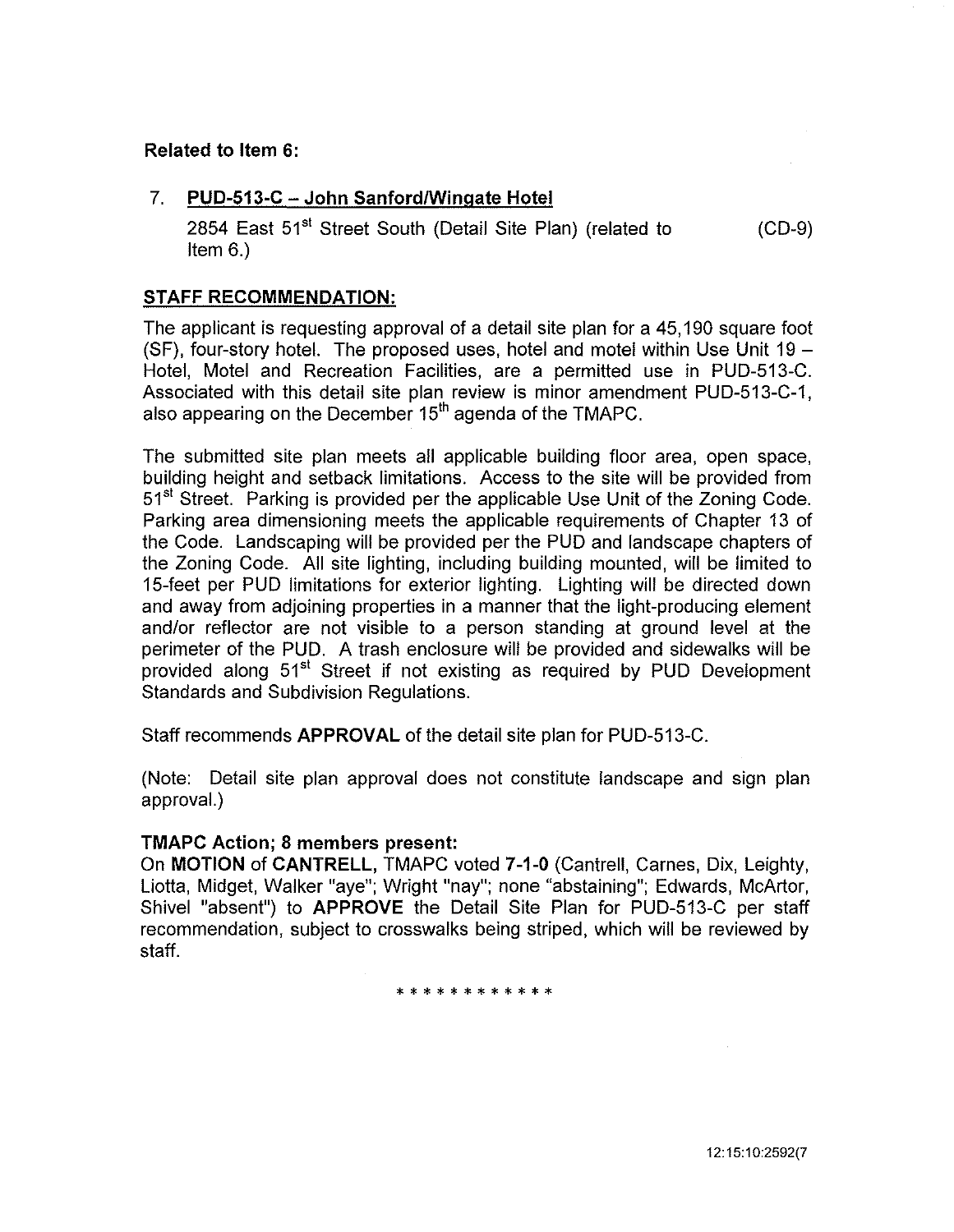## **PUBLIC HEARING**

11. **Rockford Industrial Park – (0331) Minor Subdivision** Plat (CD 1)

1212 North Rockford, south of Pine Street and west of North Rockford Road (Continued from 12/7/2010 and 10/20/2010)

#### **STAFF RECOMMENDATION:**

This plat consists of one lot, one block, on 19.48 acres.

The following issues were discussed September 16, 2010 and November 18, 2010 (revised), at the Technical Advisory Committee (TAC) meetings:

**1. Zoning:** The property is zoned IM (industrial medium) and IL (industrial  $\label{eq:1} \frac{1}{\sqrt{2\pi}}\int_{0}^{\infty}\frac{1}{\sqrt{2\pi}}\left(\frac{1}{\sqrt{2\pi}}\right)^{2}e^{-\frac{1}{2}\left(\frac{1}{\sqrt{2\pi}}\right)}\frac{1}{\sqrt{2\pi}}\frac{1}{\sqrt{2\pi}}\frac{1}{\sqrt{2\pi}}\frac{1}{\sqrt{2\pi}}\frac{1}{\sqrt{2\pi}}\frac{1}{\sqrt{2\pi}}\frac{1}{\sqrt{2\pi}}\frac{1}{\sqrt{2\pi}}\frac{1}{\sqrt{2\pi}}\frac{1}{\sqrt{2\pi}}\frac{1}{\sqrt{2\pi}}\frac{$ light).

> $\label{eq:3.1} \mathcal{L}(\mathbf{q}_1) = \mathcal{L}(\mathbf{q}_1) + \mathcal{L}(\mathbf{q}_2) + \mathcal{L}(\mathbf{q}_1) + \mathcal{L}(\mathbf{q}_2) + \mathcal{L}(\mathbf{q}_1)$  $\mathcal{L}^{\text{max}}_{\text{max}}$  and  $\mathcal{L}^{\text{max}}_{\text{max}}$

- **2. Streets:** No comment.
- **3. Sewer:** No comment.
- **4. Water:** No comment.
- **5. Storm Drainage:** The west edge of the Overland Drainage Easement should be extended to the west edge of the maintenance access easement, and the label and leaders for the 20 foot maintenance access easement should be removed. This just leaves an overland drainage easement which includes the required additional 20 feet for maintenance access.
- **6. Utilities: Telephone, Electric, Gas, Cable, Pipeline, Others:** Standard language is required for covenants. PSO needs easement issues resolved for existing lines on site.
- **7. Other: Fire:** No comment.

**GIS:** Please make note on the face of the plat of any benchmarks and the size, location, description and identification of all monuments to be set or found in making the survey, shown to assure the re-establishment of any point or line of the survey. Submit a subdivision control data form.

Staff recommends **APPROVAL** of the Minor Subdivision plat subject to the TAC comments and the special and standard conditions below.

#### **Waivers of Subdivision Regulations:**

1. A sidewalk waiver is requested.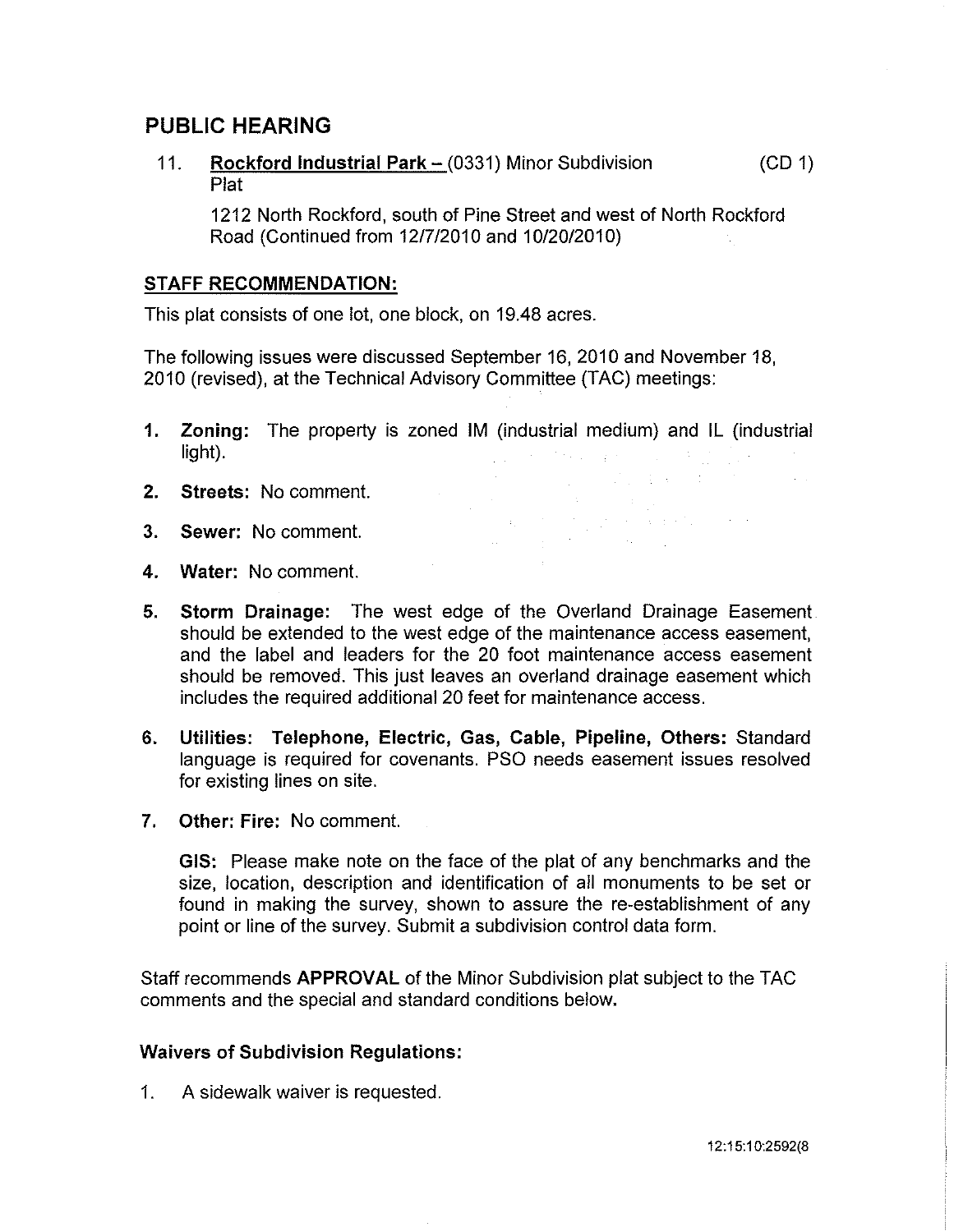### **Special Conditions:**

1. The concerns of the Public Works Department and Development Services staff must be taken care of to their satisfaction.

#### **Standard Conditions:**

- 1. Utility easements shall meet the approval of the utilities. Coordinate with Subsurface Committee if underground plant is planned. Show additional easements as required. Existing easements shall be tied to or related to property line and/or lot lines.
- 2. Water and sanitary sewer plans shall be approved by the Public Works Department prior to release of final plat. (Include language for W/S facilities in covenants.)
- 3. Pavement or landscape repair within restricted water line, sewer line, or utility easements as a result of water or sewer line or other utility repairs due to breaks and failures shall be borne by the owner(s) of the lot(s).
- 4. Any request for creation of a Sewer Improvement District shall be submitted to the Public Works Department Engineer prior to release of final plat.
- 5. Paving and/or drainage plans (as required) shall be approved by the Public Works Department.
- 6. Any request for a Privately Financed Public Improvement (PFPI) shall be submitted to the Public Works Department.
- 7. A topography map shall be submitted for review by TAC (Subdivision Regulations). (Submit with drainage plans as directed.)
- 8. Street names shall be approved by the Public Works Department and shown on plat.
- 9. All curve data, including corner radii, shall be shown on final plat as applicable.
- 10. Bearings, or true N/S, etc., shall be shown on perimeter of land being platted or other bearings as directed by the County Engineer.
- 11. All adjacent streets, intersections and/or widths thereof shall be shown on plat.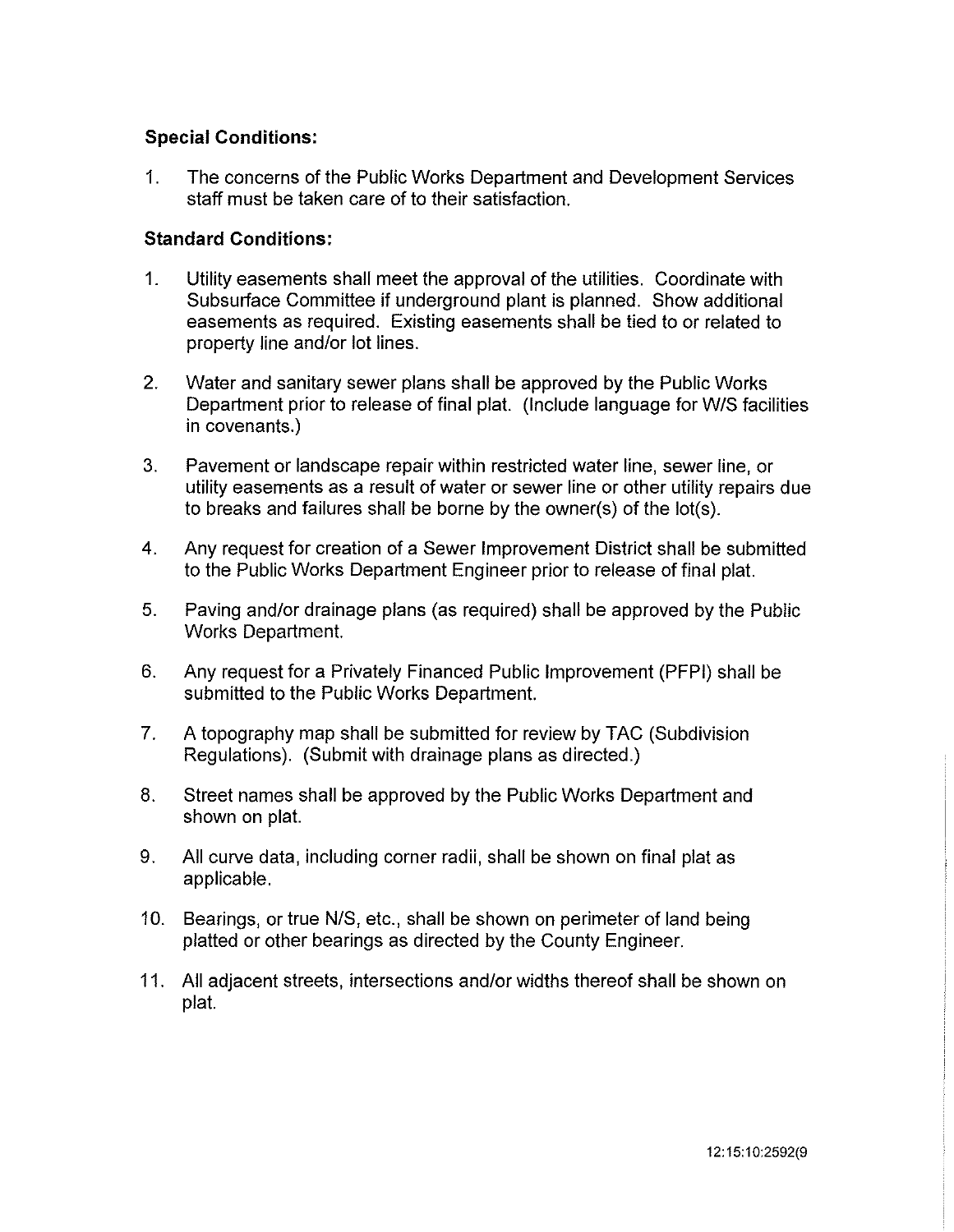- 12. It is recommended that the developer coordinate with the Public Works Department during the early stages of street construction concerning the ordering, purchase and installation of street marker signs. (Advisory, not a condition for plat release.)
- 13. It is recommended that the applicant and/or his engineer or developer coordinate with the Tulsa City/County Health Department for solid waste disposal, particularly during the construction phase and/or clearing of the project. Burning of solid waste is prohibited.
- 14. The method of sewage disposal and plans therefor shall be approved by the City/County Health Department. [Percolation tests (if applicable) are required prior to preliminary approval of plat.]
- 15. The owner(s) shall provide the following information on sewage disposal system if it is to be privately operated on each lot: type, size and general location. (This information to be included in restrictive covenants on plat.)
- 16. The method of water supply and plans therefor shall be approved by the City/County Health Department.
- 17. All lots, streets, building lines, easements, etc., shall be completely dimensioned.
- 18. The key or location map shall be complete.
- 19. A Corporation Commission letter, Certificate of Non-Development, or other records as may be on file, shall be provided concerning any oil and/or gas wells before plat is released. (A building line shall be shown on plat on any wells not officially plugged. If plugged, provide plugging records.)
- 20. A "Letter of Assurance" regarding installation of improvements shall be provided prior to release of final plat. (Including documents required under 3.6.5 Subdivision Regulations.)
- 21. Applicant is advised of his responsibility to contact the U.S. Army Corps of Engineers regarding Section 404 of the Clean Waters Act.
- 22. All other Subdivision Regulations shall be met prior to release of final plat.
- 23. All PUD standards and conditions shall be included in the covenants of the plat and adequate mechanisms established to assure initial and continued compliance with the standards and conditions.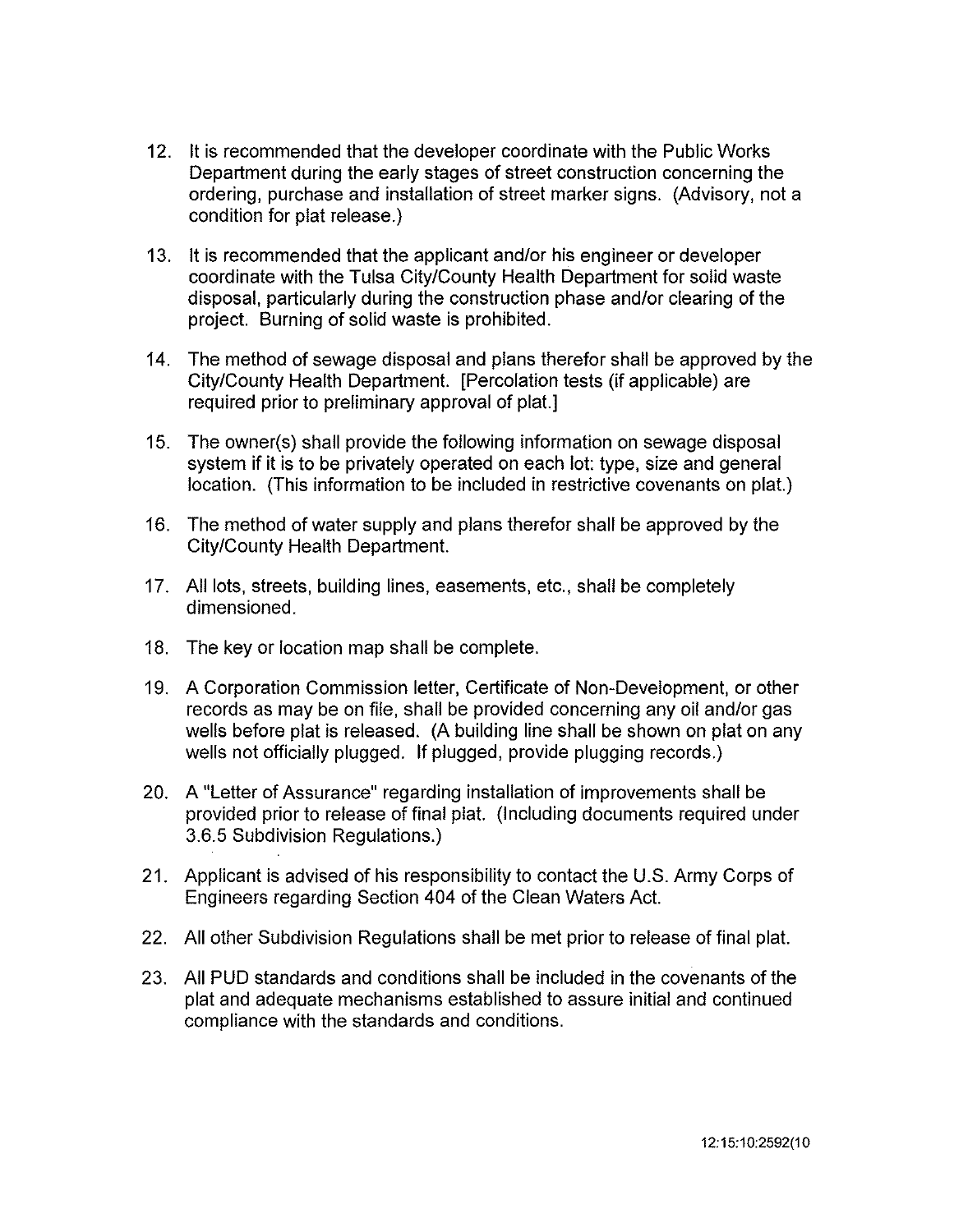24. Private streets shall be built to City or County standards (depending upon the jurisdiction in which the plat is located) and inspected and accepted by same prior to issuance of any building permits in the subdivision.

Mrs. Fernandez stated that the applicant would like to waive the sidewalk requirement until part of the street is built. The applicant intends to build the sidewalk when the street is built and the City Departments are in agreement.

#### **There were no interested parties wishing to speak.**

**The applicant indicated his agreement with staff's recommendation.** 

#### **TMAPC Action; 8 members present:**

On **MOTION of CARNES,** TMAPC voted **8-0-0** (Cantrell, Carnes, Dix, Leighty, Liotta, Midget, Walker, Wright "aye"; no "nays"; none "abstaining"; Edwards, McArtor, Shivel "absent") to **APPROVE** the minor subdivision plat and sidewalk waiver for Rockford Industrial Park, subject to special conditions and standard conditions per staff recommendation.

## \* \* \* \* \* \* \* \* \* \* \* \*

## **OTHER BUSINESS:**

None.

#### \* \* \* \* \* \* \* \* \* \* \* \*

## **Commissioners' Comments**

Ms. Cantrell stated that she handed out a letter in response to the City Council request for the study of Historic Preservation districts boundaries. Ms. Cantrell further stated that if the Planning Commission is in agreement with the letter she will forward it to the City Council.

#### **TMAPC COMMENTS:**

Ms. Wright stated that the issues haven't been studied, there was a hearing on some of the issues and the Commissioners haven't really studied the issue and what is involved. Ms. Wright further stated that the letter states that the Planning Commission has studied the issues, but they haven't. Ms. Cantrell stated that her intention was to report what has been done so far. Ms. Wright stated that she hopes that the letter doesn't state that this issue has been studied, because it hasn't. Ms. Cantrell stated that if anyone has issues with the wording or feels for some reason that the letter shouldn't be sent they should make that known.